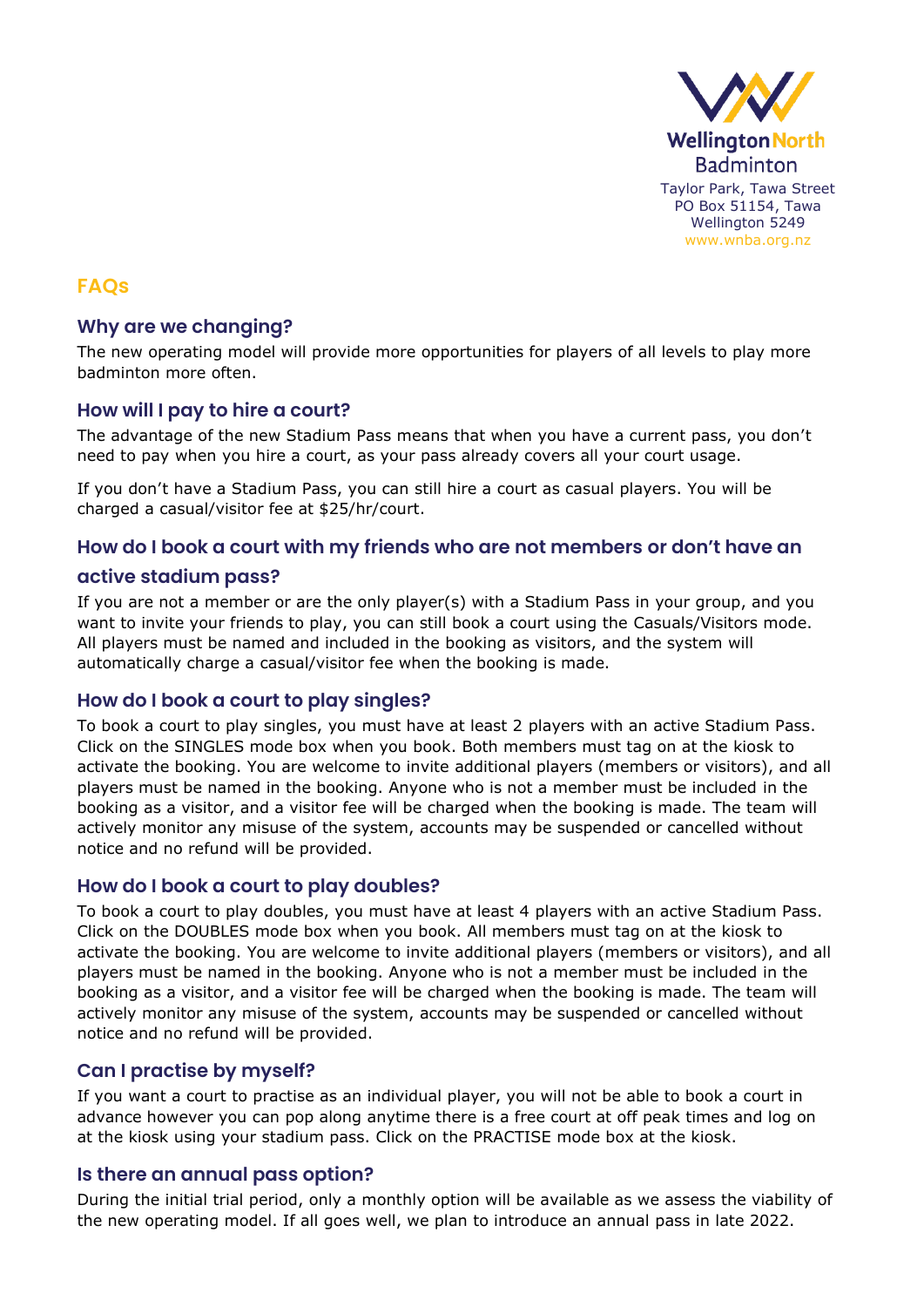## **Can I play at a club session with the new Stadium Pass?**

Club sessions are open to all players; however, it is not included in the new Stadium Pass. If you would like to play at one of the club sessions, you will need to pay either a casual/visitor fee or join the club as a club member.

### **Do club members need to purchase the new Stadium Pass?**

There are no requirements for club members to purchase a Stadium Pass if they don't intend to play outside of their club sessions. However, everyone is welcome to purchase the new Stadium Pass to take advantage of more badminton, more often.

## **Can I play with 3 friends for an hour and another 3 friends the next hour?**

Yes, however only during off-peak hours. If you have already played/had a booking for an hour during the revised peak hours, then you may not play/book a consecutive hour. You may however choose to have a break and come back and play more in the same day. This is to ensure we can have fair and equitable access for all.

#### *Example*

*If Player A, B, C, and D have booked a court on Thursday from 17:00-18:00, they will not be able to book another court from 18:00-19:00. However, they can book another court from 19:00-20:00, or for as long as they like from 20:00 onward during off peak hours.*

### **What have peak hours changed to?**

We have reviewed and revised peak hours based on current usage of the stadium. The new peak hours will be Monday to Friday, 16:00-20:00.

## **Can I play for as long as I like during off-peak hours? Is there a time limit?**

The new Stadium Pass will allow you to play as much as you like during off-peak hours whilst you have an active Stadium Pass. There is no limit on how many bookings you can make during off-peak hours, however restrictions apply during the revised peak hours.

### **How will this affect existing clubs?**

In essence, there would be no impact to existing clubs. However, to support fair and equitable access for all, the club affiliation policy will be reviewed and updated to support the new membership model.

### **Will I be able to book 3 weeks advance?**

You will no longer be able to book 3 weeks in advance. To support fair and equitable access for all, all bookings can now be made up to 7 days in advance.

### **Can I book multiple courts?**

No. This is not changing, you may only book one court at any one time.

### **How many players are included in a Family Stadium Pass?**

A Family Pass will consist of 2 adults and any number of children under the age of 18. When registering a Family Pass, a maximum of 4 tags will be issued.

## **What is the age limit for a Junior Pass?**

Anyone under the age of 18 can purchase a Junior Stadium Pass. Players will need to transition to an Adult Stadium Pass at the year they are turning 18, some exceptions may be made depending on their birth month.